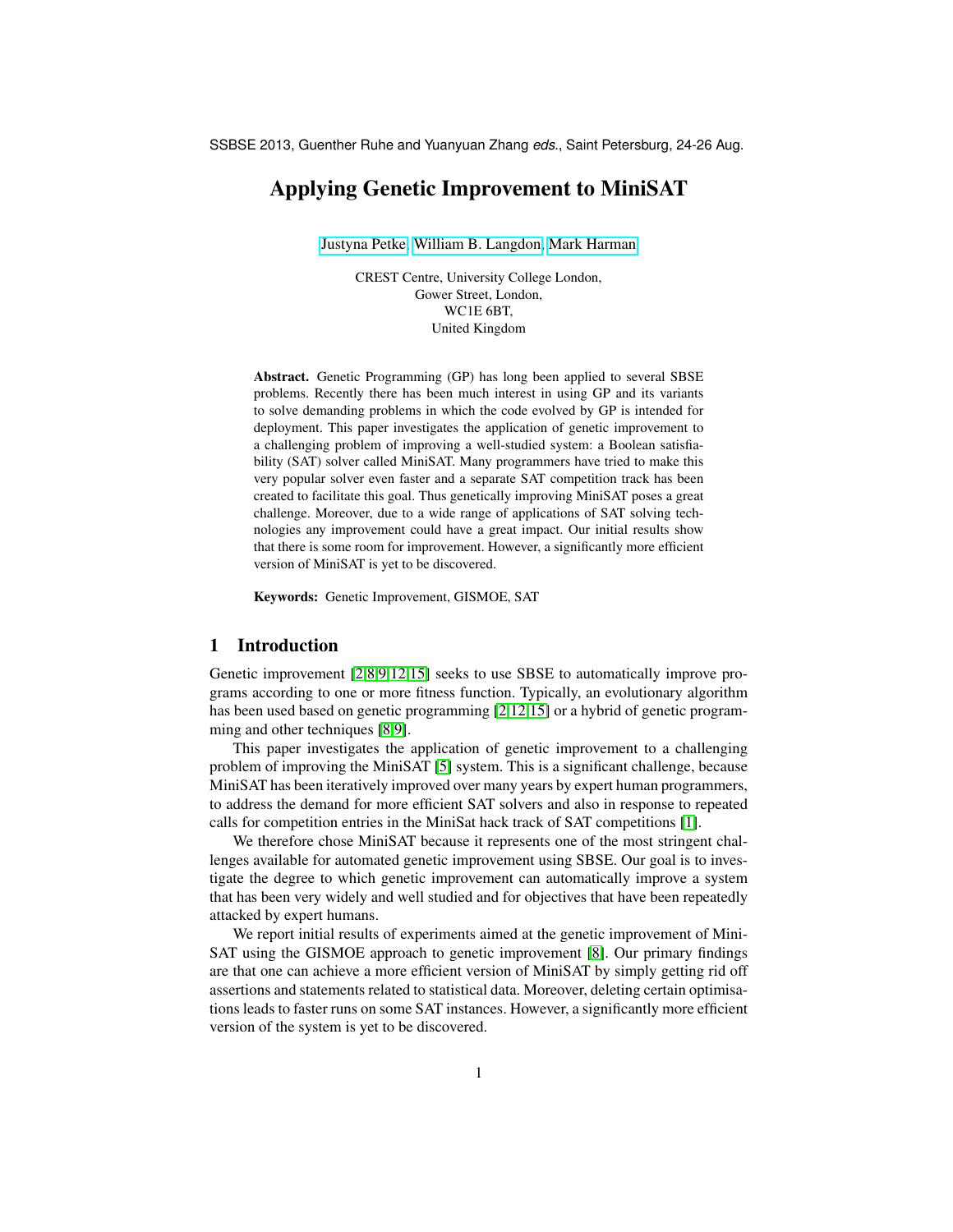## 2 MiniSAT

MiniSAT is a well-known open-source C++ solver for Boolean satisfiability problems (SAT). It implements the core technologies of modern SAT solving, including: unit propagation, conflict-driven clause learning and watched literals [\[13\]](#page-5-7), to name a few. The solver has been widely adopted due to its efficiency, small size and availability of ample documentation. It is used as a backend solver in several other tools, including Satisfiability Modulo Theories (SMT) solvers, constraint solvers and solvers for deciding Quantified Boolean Formulae (QBF) . MiniSAT has also served as a reference solver in SAT competitions.

In the last few years progress in SAT solving technologies involved only minor changes to the solvers' code. Thus in 2009 a new track has been introduced into the SAT competition, called MiniSAT hack track. In order to enter this track one needs to modify the code of MiniSAT. This solver has been improved by many expert human programmers over the years, thus we wanted to see how well an automated approach scales. We used genetic improvement in order to find a more efficient version of the solver. In our experiments we used the latest version of the solver - MiniSAT-2.2.0<sup>1</sup>.

# 3 Our Approach to the Genetic Improvement of MiniSAT

Our objective is to find a version of MiniSAT that is correct, i.e answers whether an instance is satisfiable or not, and that is faster than the unmodified solver. We used test cases from SAT competitions<sup>2</sup>. The training test suite was divided into five groups: satisfiable/unsatisfiable instances on which MiniSAT runs for less than 1 second, satisfiable/unsatisfiable instances on which MiniSAT runs for between 1 and 10 seconds and a mixture of satisfiable and unsatisfiable SAT instances on which MiniSAT runs for between 10 and 20 seconds.

We modified the SAT solver at the level of source code. We used a specialised BNF grammar to make sure that the evolved code is syntactically correct. Thus individuals produced have a good chance of compiling and thus high chances of running. We used time-outs to force termination of individuals which run significantly longer than the unmodified solver. We changed the code by using three operations:

- *copy* : copies a line of code in another place,
- *replace* : replaces a line of code with another line of code,
- *delete* : deletes a line of code.

There were a few special cases involving loops and  $\pm$  f conditions, namely the same three operations (*copy*, *replace* and *delete*) were applied to conditions in if statements, while and for  $loops<sup>3</sup>$ .

<sup>1</sup> Solver available at: http://minisat.se/MiniSat.html.

<sup>&</sup>lt;sup>2</sup> Instances available at: http://www.satcompetition.org/.

 $3$  Note here, however, that a part of a for loop, for instance, could have only been replaced with the same part of another  $f \circ r$  loop. For instance, ' $i + +$ ' could have been replaced with  $'j$  + +', but not ' $j = 0$ '.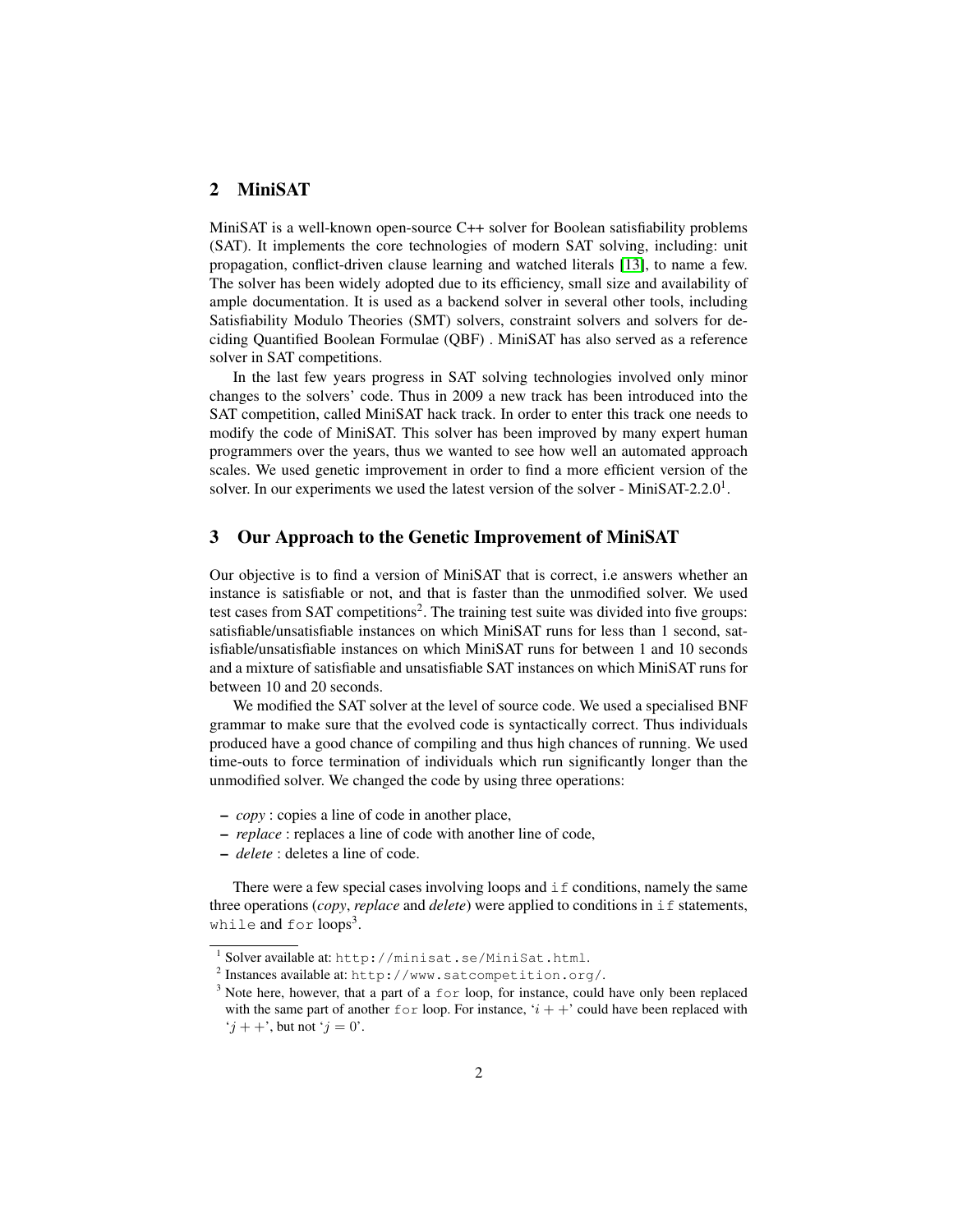We modified two C++ files: Solver.cc, containing the core solving algorithm (321) out of 582 lines of code), and SimpSolver.cc, which simplifies the input instance (327 out of 480 lines of code).

Furthermore, we were evolving a list of changes, that is, a list of *copy*, *replace* and *delete* instructions. We only kept such lists in memory, instead of multiple copies of an evolved source code.

For each generation the top half of the population was selected. These were either mutated, by adding some of the three operations mentioned above, or crossover was applied, which simply merged two lists of changes together. Mutation and crossover took place with 50% probability each. New individuals were created by selecting one of the three mutation operations.

For each generation five problems were randomly chosen from the five groups of test cases. Fitness was evaluated as follows: if correct answer was returned by an individual, 2 points were added; if, additionally, the modified program was faster, 1 more point was added. Only individuals with 10 or more points were considered for selection. In order to avoid environmental factors, we counted the number of lines used to establish whether a mutated program was more efficient than the original one. The whole process is presented in Figure [1.](#page-2-0)



<span id="page-2-0"></span>Fig. 1. GP improvement of MiniSAT.

### 4 Initial Results

A summary of our results is shown in Table [1.](#page-3-0) We refer to versions of MiniSAT that run faster than the unmodified solver on the maximum set of instances as 'best individuals'.

We ran our experiments on a test suite with 71 test cases taken from the 2011 SAT competition. Each generation contained 20 individuals. Time limit was set to 25 seconds and it took 14 hours to produce 100 generations. We only modified the Solver.cc file, containing the core solving algorithm. Of all programs generated 73% of them compiled. The best one was more efficient than the unmodified solver on 70 SAT instances, in terms of lines of code used. However, the modified versions mostly just removed assertions as well as some statistical data. Some optimisations have also been deleted, but these in turn led to longer runtimes on certain instances.

Next, we selected the test cases from only the application tracks of SAT competitions. MiniSAT was able to find an answer for 107 problems out of 500 instances tested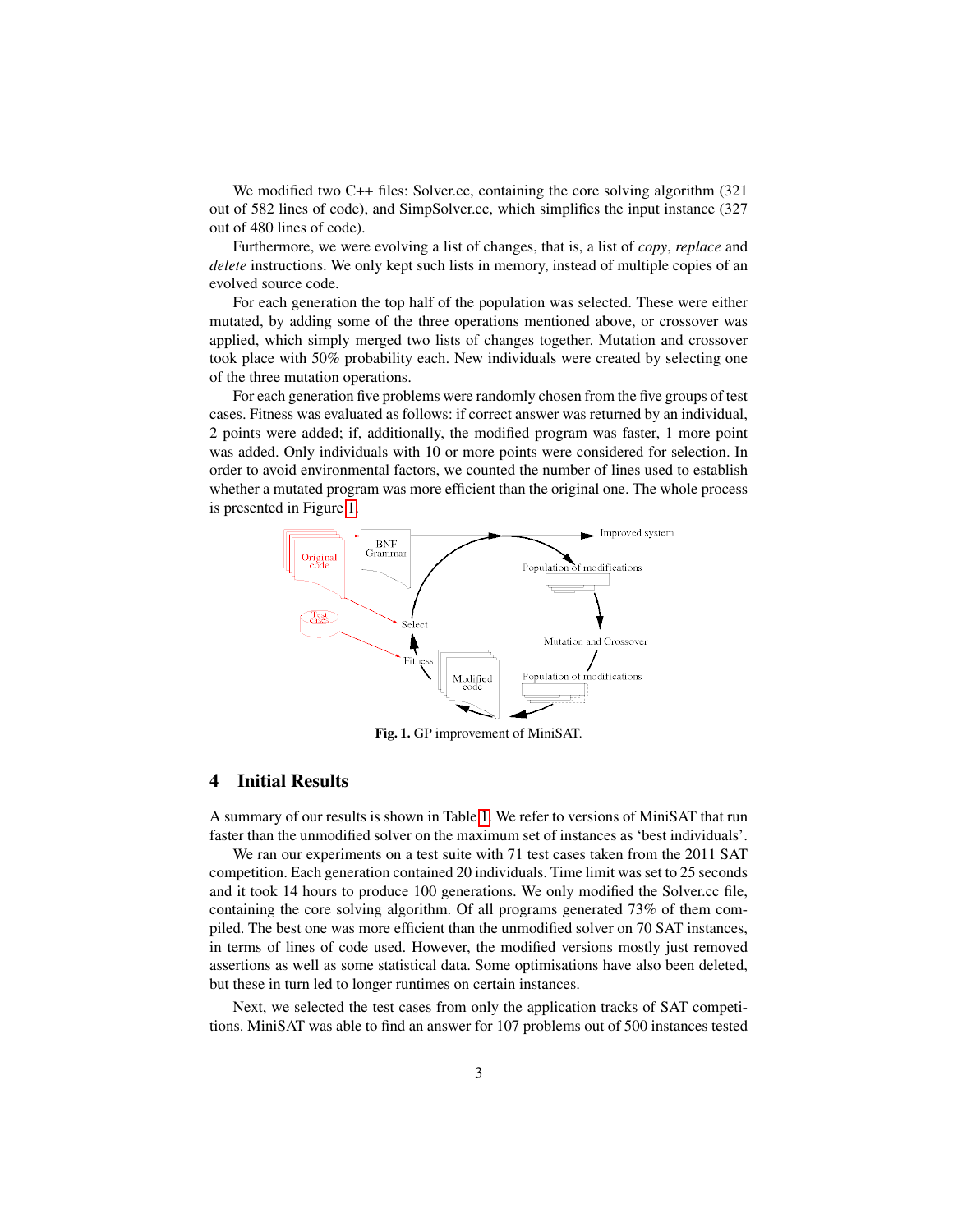<span id="page-3-0"></span>

| Test cases | Tvpe        |     |     |     |     | Population size Generations Compiles   Improved Best improvement |
|------------|-------------|-----|-----|-----|-----|------------------------------------------------------------------|
|            | various     |     | 100 | 73% | 70  | $0.937\%$                                                        |
| 107        | application | 20  | 100 | 73% | 107 | $0.859\%$                                                        |
| 107        | application | 100 | 20  | 66% | 106 | $0.858\%$                                                        |

Table 1. Results of genetically improving MiniSAT. The 'Improved' column shows the number of test cases on which the best generated version of the solver was more efficient. The 'Best improvement' column shows the highest decrease in lines used for some test case, not necessarily achieved by the best individual.

within the time limit, which was set to 25 seconds for each instance. Therefore, the 107 SAT problems were used for GP. Again we set population size to 20 and the number of generations to 100 and around 73% of individuals compiled. In 34 generations there was an individual that was more efficient than the unmodified solver on all five randomly selected test cases. The best one was more efficient on all 107 instances. However, it only removed assertions and operations on variables used for statistical purposes. We also ran the experiments with population size 100 for 20 generations and achieved similar results (with the exception that 66% of modified programs compiled). In all cases the number of lines used by a 'better' version of MiniSAT generated was less by at most 1% and the average number of lines used during each solver run was in the order of  $10^{10}$ . None of the individuals produced led to large performance improvements. Most of the changes involved deletion of assertions, operations used for gathering statistical data or deletion of minor optimisations.

To sum up, in our experiments genetic improvement has mostly found ways to pare down MiniSAT implementation. This was achieved by removing non-essential code like assertions. Another type of change performed by GP was removal of minor optimisations. We will provide an example: A SAT instance is composed of constraints called *clauses*, hence SAT solvers try to find a variable assignment that satisfies all the clauses. MiniSAT contains a function called satisfied that checks the satisfiability of a clause and removes it from the database if it's already satisfied by some variable assignment that cannot be changed. GP disabled this function by setting the second part of the main for loop to zero. Thus, during a run of such a modified solver at each variable assignment all clauses were checked for satisfiability, even though some of them could have already been satisfied. On the other hand, the main body of the satisfied function was not executed.

### 5 Related Work

Genetic Programming (GP) has long been applied to several SBSE problems including project management and testing.

More recently, there has been much interest in using GP and variants and hybrids of GP to solve demanding problems in which the code evolved by GP is intended for deployment, rather than merely as a source of decision support (but not ultimate deployment as a working software system). Much of the recent upsurge in interest in GP can be traced back to the seminal work of Arcuri and Yao on bug fixing using GP [\[3\]](#page-5-8) and the development of this agenda into practical, scalable systems for automated program repair [\[11,](#page-5-9)[14\]](#page-5-10). Recent results indicate that these automated repairs may prove to be as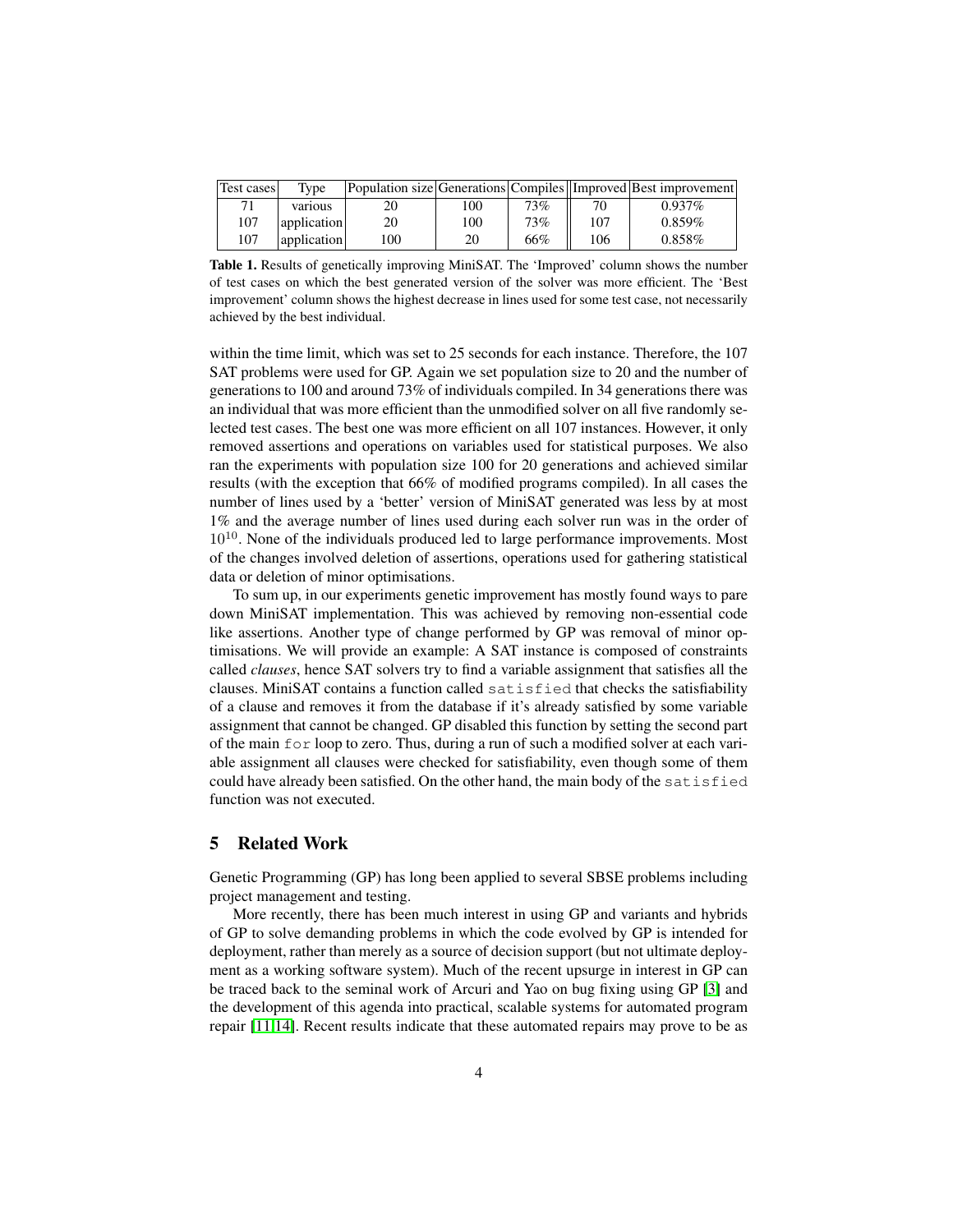maintainable as human generated patches [\[6\]](#page-5-11) and that the patches can be computed cheaply using cloud computing [\[7\]](#page-5-12).

While previous work on bug fixing has already scaled to large real world systems, work on whole system genetic improvement has not previously scaled as well. However, recently Langdon and Harman [\[10\]](#page-5-13) demonstrated scalability of whole program genetic improvement for a system of 50,000 Lines of Code on a real-world bioinformatics system. They were able to use a GP hybrid to find new evolved versions of the DNA sequence analysis system Bowtie2 that are, on average, 70 times faster than the original (and semantically slightly improved) when applied to DNA sequences from the 1,000 genome dataset.

A general framework of genetic improvement in set out on the ASE 2012 keynote paper by Harman et al. [\[8\]](#page-5-1). In the work reported here we adapt the approach developed by Langdon and Harman [\[10\]](#page-5-13) applied to the Bowtie2 system to seek to optimise the MiniSAT system. Any improvements for implementations of SAT solving that we are able to achieve may have benefits for the wide and diverse applications of SAT solving. Even if we can only optimise a SAT solver for a subdomain of application (such as all constraints of a particular type), then this may allow us to use genetic improvement to achieve a kind of partial evaluation [\[4\]](#page-5-14). Such partial evaluation of SAT solving by genetic improvement may be useful in specific applications for which a known subset of formulae of the desired type are prevalent.

#### 6 Conclusions and Future Work

Genetic improvement has successfully been applied to systems such as Bowtie2, leading to significant speed-ups. Therefore, we wanted to investigate if this could be achieved on a well-known software system that is easy to analyse and has been engineered by many expert human programmers. Hence we chose MiniSAT, a very popular Boolean satisfiability (SAT) solver that has been thoroughly studied. MiniSAT hack track of SAT competitions was specifically designed to encourage people to make minor changes to MiniSAT code that could lead to significant runtime improvements, and hence some new insights into SAT solving technology. We wanted to check how an automated approach scales.

If Genetic Programming (GP) is allowed to only apply mutations and crossover at the level of lines of source code, it turns out that little can be done to improve the current version of MiniSAT. Most changes simply pare down MiniSAT implementation. These involve deletion of assertions as well as operations used for producing statistical data. Some minor optimisations have also been removed by GP. A version of the solver that is significantly more efficient than the unmodified MiniSAT solver is yet to be discovered. We intend to conduct further experiments. We plan to remove assertions from the GP process and also conduct mutations on smaller constructs than a line of code. One possibility is to mutate mathematical expressions. Further experiments with varying population and generation size are also desirable. Furthermore, using a certain type of test cases, exhibiting, for instance, similar structure, could help find improvements specific for such classes of problems. We have already started experiments in this direction by considering test cases from the application tracks of SAT competitions. However, other classes of problems are yet to be investigated.